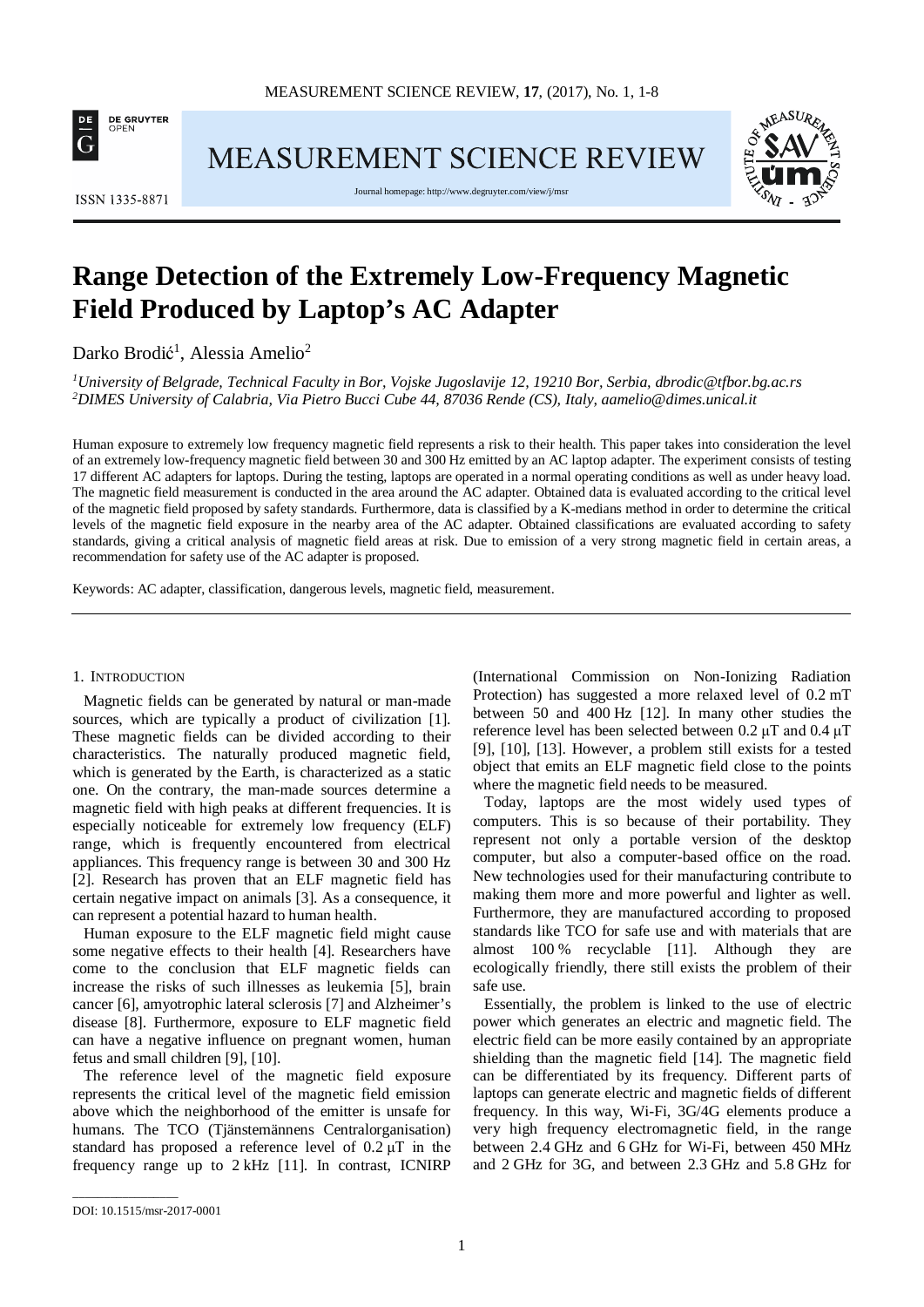4G [15]. In contrast, other parts of laptops like the Central Processing Unit (CPU), Hard Disk (HD) or Solid State Disk (SSD) and memory produce an extremely low frequency magnetic field, below the range of kHz. This part of the magnetic field is extremely dangerous due to its high level emission. Still, there is an additional element which is prerequisite for any laptop. It is an Alternating to Direct Current (AC/DC) adapter commonly called AC adapter.

The AC adapter represents an electronic device that supplies the laptop with electrical current and charges its battery. Hence, it should be technologically different from the typical computer supply because of its additional role of charging the laptop battery. Also, it should be compact, light and small in order to be the right companion for the laptop in its portability. It consists of a central unit which draws power from an outlet. Furthermore, the unit supplies the current to the laptop through the cord plugged into it.

An AC adapter is classified according to its power rating. It is measured in amperes, volts and/or watts. Typically, it is supplied with AC current at a voltage of 110 or 220 V. Furthermore, an AC adapter creates an output with designated level of current, voltage and power specifically accustomed to each laptop. Today laptops typically use AC adapters that can supply from 30 to 125 W.

In this paper, our attention is directed at the level of the magnetic field emission produced by the AC adapter in an extremely low frequency range. It is a very important topic to investigate because the AC adapter is an unavoidable addition to any laptop. The correct use of the AC adapter is of great importance to any laptop user. In this sense, we have tried to measure the magnetic field produced by AC adapters and further classify it into ranges of different dangerousness to laptop users. It has been established by Kmedians clustering according to the safe level limits proposed by different standards and in literature. In the end, we propose some precautions to safely use the AC adapter in the correct way. To the best of our knowledge, we are the first to investigate on this topic and to propose an automatic tool for measuring and classifying the magnetic field emissions of an AC adapter.

This paper is organized as follows. Section 2 gives a brief description of measuring devices. Section 3 describes the elements of the experiment. Section 4 presents the measurement results. Section 5 classifies the obtained results by K-medians clustering method and discusses the results. Section 6 draws a conclusion.

## 2. MATERIALS AND METHODS

# *A. Magnetic field*

Around the emitter, like a laptop or an AC adapter, users are exposed to the emitted magnetic field. The measurement of the magnetic flux density **B** representing a vector can be split into 3 independent scalar fragments orthogonal to each other, i.e.  $B_x$ ,  $B_y$  and  $B_z$  in the direction of the axes *x*, *y* and *z*.

$$
\mathbf{B}(\mathbf{r},t) = B_x(t) \cdot \mathbf{x} + B_y(t) \cdot \mathbf{y} + B_z(t) \cdot \mathbf{z},
$$
 (1)

where  $t$  is the time, and  $\bf{r}$  is the position vector. This vector can be split into 3 independent vectors **x**, **y** and **z**. At a given time point, eq. (1) becomes:

$$
\mathbf{B}(\mathbf{r}) = B_x \cdot \mathbf{x} + B_y \cdot \mathbf{y} + B_z \cdot \mathbf{x}.
$$
 (2)

Measuring devices measure the scalar components of the magnetic flux density **B**, i.e.  $B_x$ ,  $B_y$  and  $B_z$ , and its root mean square (RMS) *B* equal to:

$$
B = \sqrt{B_x^2 + B_y^2 + B_z^2}
$$
 (3)

In the case of magnetic field at multiple frequencies, the total magnetic flux density  $B_{tot}$  is defined as:

$$
B_{tot} = \sqrt{\sum_{i=1}^{n} B_i}, \tag{4}
$$

where  $B_i$  is the RMS of the magnetic flux density at frequency *i*, and *n* is the total number of frequencies.

#### *B. Measuring devices*

We performed the ELF magnetic field measurement by measuring device Lutron EMF-828 with separate probe [16]. The device measures the magnetic flux density from 0.01 μT to 2 mT in the frequency range from 30 to 300 Hz. It can be used for three measurement extents: 20 μT, 0.2 mT and 2 mT. The precision of the measurement is in the order of 0.01 μT.

The ELF magnetic field is also tested with the measuring device Aaronia Spectran NF-5035 [17], which has a frequency range from 1 Hz to 1 MHz. This measurement confirms the results obtained from Lutron EMF-828. Fig.1. shows the measuring devices Aaronia Spectran NF-5035 and Lutron EMF-828.



Fig.1. The ELF measuring devices: a) Lutron EMF-828, and b) Aaronia Spectran NF-5035.

# 3. EXPERIMENT

The experiment was conducted on 17 different laptop AC adapters. We proposed 6 measurement positions at which an ELF magnetic field was measured. They were at the top and at the bottom of the AC adapter and 30 cm away from these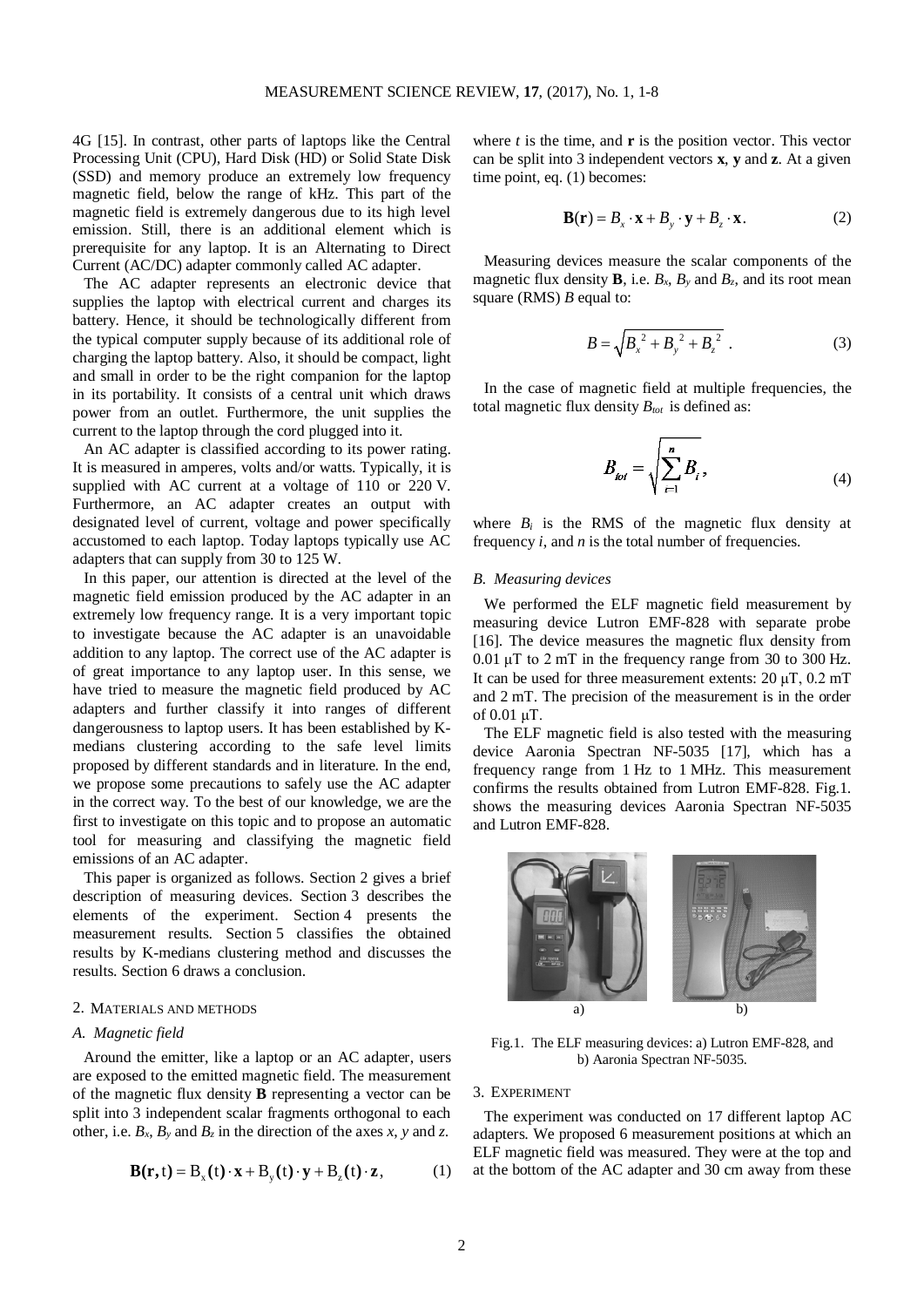positions in four directions which were under 90° to each other. Fig.2. shows the measurement positions.

Furthermore, we tested the AC adapter work in two different operating conditions:

1. Under normal operating conditions, which includes working with office applications, web browsing, etc. All 17 laptops can work in normal operating conditions. Hence, the results from all 17 laptop AC adapters were obtained.

2. Under stress operating condition, using Futuremark 3DMARK Vantage [18] testing program for graphics intensive applications in ref. [19]. Only 9 out of 17 laptops are able to run 3DMARK Vantage. Hence, the results have been obtained for the first 9 out of 17 AC adapters.



Fig.2. Measurement positions of the AC adapter: a) Top position, b) Bottom position, c) Away positions.

#### 4. MEASURING RESULTS

It can be noticed that the level of the measured magnetic field, which is 30 cm away from the top or bottom positions, is around 0.01 μT. This means that it represents a background magnetic field. Hence, it may be considered as negligible. The results of the measured ELF magnetic field at the top and bottom of the AC adapter in a normal operating condition for all 17 laptops are given in Table 1.

Table 1. includes the following measures: (i) Average, (ii) Difference and (iii)  $\Delta$  defined as:

$$
Average = \frac{EMF(top) + EMF(bottom)}{2}, \qquad (5)
$$

$$
Difference = |EMF(top) - EMF(bottom)|,
$$
 (6)

$$
\Delta = Difference / EMF(top). \tag{7}
$$

The magnetic field measured at the top of AC adapters has a minimum value of 0.03 μT, while the maximum value reaches 11.17 μT. Similarly, at the bottom of an AC adapter the obtained minimum value of the measured magnetic field is 0.02  $\mu$ T, while the maximum has a value of 19.75  $\mu$ T. If we look carefully at the data, only one AC adapter emits a magnetic field value which is in the safe region.

Table 1. Measured ELF magnetic field at the top and bottom positions of the AC adapters for laptops running in normal conditions.

| Laptop         | Top      | <b>Bottom</b> | Average  | Difference | Δ       |
|----------------|----------|---------------|----------|------------|---------|
| No.            | [µ $T$ ] | $[\mu T]$     | [µ $T$ ] | $[\mu T]$  | [%]     |
| L1             | 1.17     | 0.82          | 0.99     | 0.35       | 30.03   |
| L2             | 1.76     | 19.75         | 10.76    | 17.99      | 1019.85 |
| L <sub>3</sub> | 0.56     | 1.84          | 1.20     | 1.28       | 229.81  |
| L <sub>4</sub> | 10.10    | 11.77         | 10.93    | 1.66       | 16.48   |
| L <sub>5</sub> | 2.62     | 4.71          | 3.67     | 2.09       | 79.50   |
| L6             | 2.93     | 4.94          | 3.94     | 2.01       | 68.39   |
| L7             | 4.39     | 5.40          | 4.90     | 1.01       | 22.90   |
| L8             | 1.11     | 3.88          | 2.50     | 2.77       | 249.67  |
| L <sub>9</sub> | 6.29     | 1.17          | 3.73     | 5.12       | 81.42   |
| L10            | 2.26     | 0.65          | 1.45     | 1.60       | 71.05   |
| L11            | 0.57     | 2.03          | 1.30     | 1.46       | 257.30  |
| L12            | 0.51     | 5.72          | 3.12     | 5.21       | 1020.46 |
| L13            | 0.49     | 6.45          | 3.47     | 5.96       | 1210.39 |
| L14            | 11.17    | 7.20          | 9.19     | 3.97       | 35.54   |
| L15            | 2.26     | 0.65          | 1.45     | 1.60       | 71.05   |
| L16            | 1.79     | 3.71          | 2.75     | 1.92       | 106.95  |
| L17            | 0.03     | 0.02          | 0.03     | 0.01       | 18.33   |

Furthermore, if we average the top and bottom magnetic field values, we can get a more uniform result: 2.94 μT at the top and  $4.75 \mu$ T at the bottom of the AC adapter. Obviously, an AC adapter is designed mainly to emit a lower magnetic field at the top, which means that the position of the AC adapter matters. This is mainly because the circuitry where current flows and where inner components are located is positioned at the bottom of the device. Later, the inclusion of an absolute difference between the top and bottom magnetic field measured value brings new information to be discussed later. The absolute differences are in a range between 0.01 μT and 17.99 μT. It can be noticed that AC adapters emitting higher peaks at any position (top or bottom), typically have a much lower magnetic field emission in the opposite position. This creates extremely high values of differences, which again confirms that the AC adapter is designed to have one "right" position. Obviously, the other position can be considered as a "wrong" position. For this reason, it is convenient to put the "wrong" position of the device on the table, and the "right" position in front of the user. Accordingly, when the device is hanging freely, it is suitable to position its "right" side in front of the user. It is a very important conclusion for the laptop user on how to properly position the AC adapter.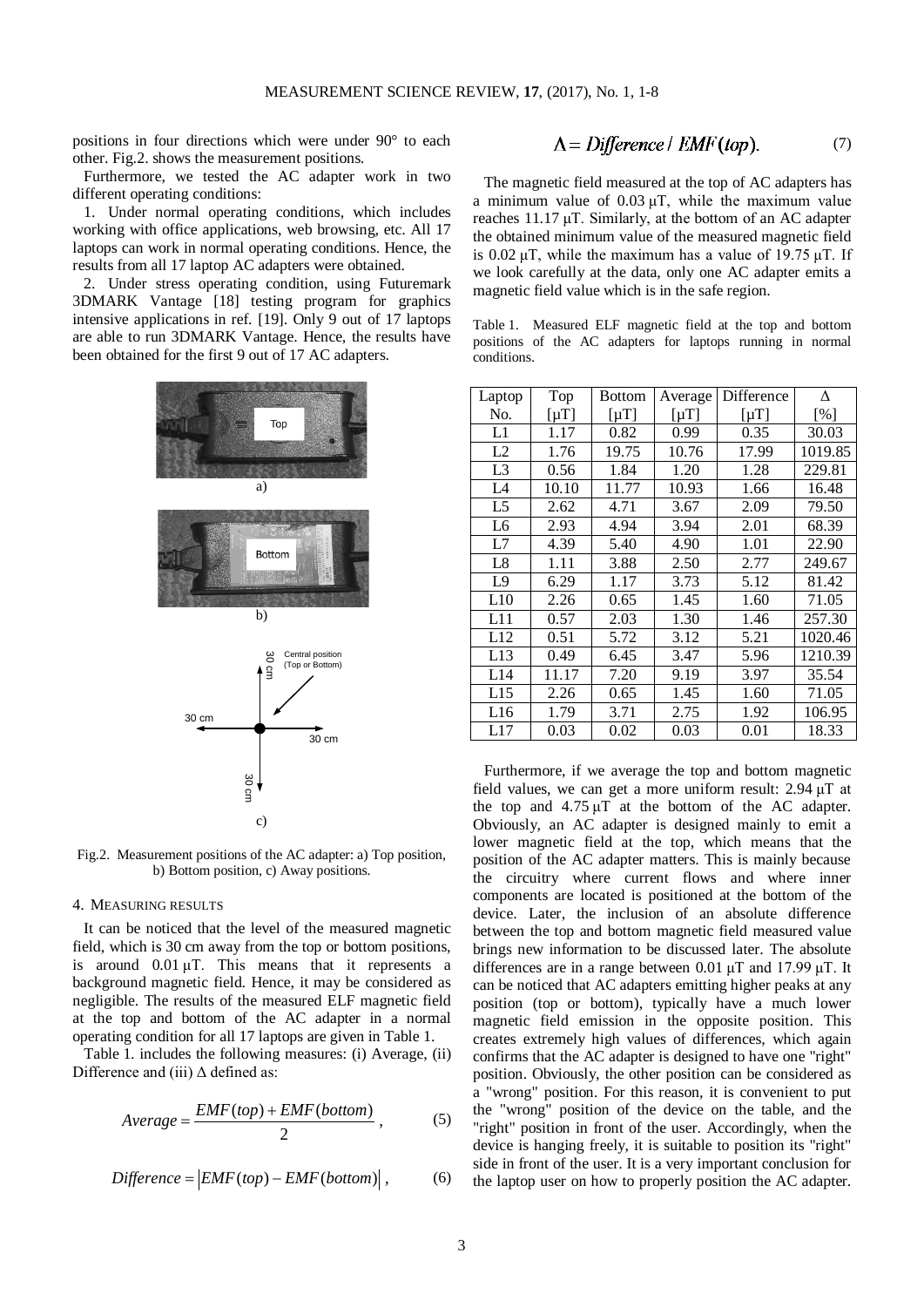As a confirmation of the previous discussion, we can compute the measure  $\Delta$  given in % which defines the relative deviation of the measured magnetic field values at the top and at the bottom of the AC adapter. The obtained values are between 16.48 % and 1210.39 %. As a final conclusion, which can be drawn from the results presented in Table 1., it is clear that in spite of differences between AC adapters the level of the measured magnetic field is lower at the top than at the bottom.

Table 2. shows the results of the measured ELF magnetic field at the top and bottom of the AC adapter for the first 9 laptops that operate under stress condition. In this case, only the first 9 out of 17 laptops have passed the test of Futuremark 3DMARK Vantage [18].

Table 2. Measured ELF magnetic field at the top and bottom positions of the AC adapters for laptops running under stress conditions.

| Laptop         | Top       | <b>Bottom</b> | Average   | Difference |                   |
|----------------|-----------|---------------|-----------|------------|-------------------|
| No.            | $[\mu T]$ | $[\mu T]$     | $[\mu T]$ | $[\mu T]$  | $\lceil\% \rceil$ |
| L1             | 5.57      | 3.77          | 4.67      | 1.80       | 32.33             |
| L2             | 2.79      | 20.95         | 11.87     | 18.15      | 649.37            |
| L <sub>3</sub> | 1.28      | 5.09          | 3.18      | 3.81       | 298.60            |
| L4             | 12.52     | 5.44          | 8.98      | 7.08       | 56.52             |
| L5             | 1.33      | 1.71          | 1.52      | 0.38       | 28.21             |
| L6             | 1.09      | 13.98         | 7.54      | 12.89      | 1178.94           |
| L7             | 3.76      | 12.47         | 8.12      | 8.71       | 231.36            |
| L8             | 2.15      | 5.32          | 3.73      | 3.17       | 147.49            |
| L9             | 18.80     | 7.20          | 13.00     | 11.60      | 61.71             |

Hence, valid results are obtained for AC adapters of the first 9 laptops. The obtained magnetic field values at the top of AC adapters are between 1.09 μT and 18.80 μT. Also, the measured magnetic field values at the bottom of AC adapters are from 1.7108 to 20.9508 μT. These magnetic field values are higher than those previously obtained in normal operating conditions. Hence, stress condition by intensive graphic programs contributes to higher levels of magnetic field emission. Furthermore, if we average the results of the measured magnetic field obtained from the top and bottom of AC adapters, then their minimum is  $1.52 \mu$ T, while their maximum is  $13.00 \mu T$ . Again, the level of the emitted magnetic field is increased by a margin of at least 20 %. Furthermore, the absolute difference receives similar values, i.e. from  $0.38 \mu T$  to  $18.15 \mu T$ . Hence, we can conclude that the modality of an operating AC adapter is similar to normal operating conditions leading to a similar efficiency. This point is confirmed by the value of the  $\Delta$ measure which is between 28.21 and 1178.94 %. However, in spite of similar efficiency, the AC adapter is under higher power consumption when the laptop operates under stress conditions. Essentially, it dissipates power, achieving the highest level of magnetic field emission in its neighborhood. This can be seen in terms of higher power dissipation.

#### 5. CLASSIFICATION

From the laptop user point of view, the most important questions are: (i) What is the level of emitted ELF magnetic

field around an AC adapter? (ii) What is the correct way of using the AC adapter? (iii) What is a safe distance from the AC adapter? and (iv) What can be used to minimize safety risks?

To answer all these questions, we can compare the results obtained from measurements of the ELF magnetic field around an AC adapter and use a clustering tool to establish the safety and/or danger zones in order to correctly use the AC adapter.

Each measuring position (top or bottom) of the AC adapter is represented by a one-dimensional feature, which is the measured magnetic field at that position. Consequently, we realize 4 different datasets. The first one (named as top normal) and second one (named as bottom normal) contain the 17 features respectively from the top and bottom part of the AC adapters in normal operating conditions. The third one (named as top stress) and the fourth one (named as bottom stress) include 9 features respectively from the top and bottom part of the AC adapters under stress operating conditions. Each dataset is subjected to a K-medians clustering method to detect magnetic field ranges corresponding to different levels of magnetic fields emitted from AC adapters.

### *A. The method*

K-medians is a center-based clustering method [20] producing compact clusters and quite robust to outliers. We adopted K-medians because it is particularly apt to deal with one-dimensional measured data [21], [22], [23]. Furthermore, a test has been conducted concerning the application of different clustering and discretization algorithms on magnetic field values emitted from an AC adapter. Tests revealed that K-medians produces the best results in terms of ranges below and above the safety limit of  $0.2 \mu T$ . The number K of output clusters is an input parameter. K-medians considers each cluster represented by its centroid, which is the median value of data inside that cluster. The algorithm consists of a few easy steps: (i) centroids initialization, (ii) data assignment to centroids, and (iii) centroids re-computation. In the first step, K centroids are selected to create initial clusters. This is a critical step, because the selection of initial centroids can influence the final solution. In the second step, each data is assigned to that centroid having the smallest  $L_1$  norm from it. Finally, centroids are computed again for each cluster as the median value of data inside that cluster. Steps (ii) and (iii) are repeated multiple times and centroids change their position, until no movements are performed and centroids become stable. K-medians algorithm aims to minimize the following function:

$$
J = \sum_{j=1}^{k} \sum_{i=1}^{n} \left\| x_i^{(j)} - c_j \right\|,
$$
 (8)

where  $||x_i^{(j)} - c_j||$  is the L<sub>1</sub> norm between the measured value  $x_i^{(j)}$  in cluster *j* and the centroid  $c_j$  in cluster *j*.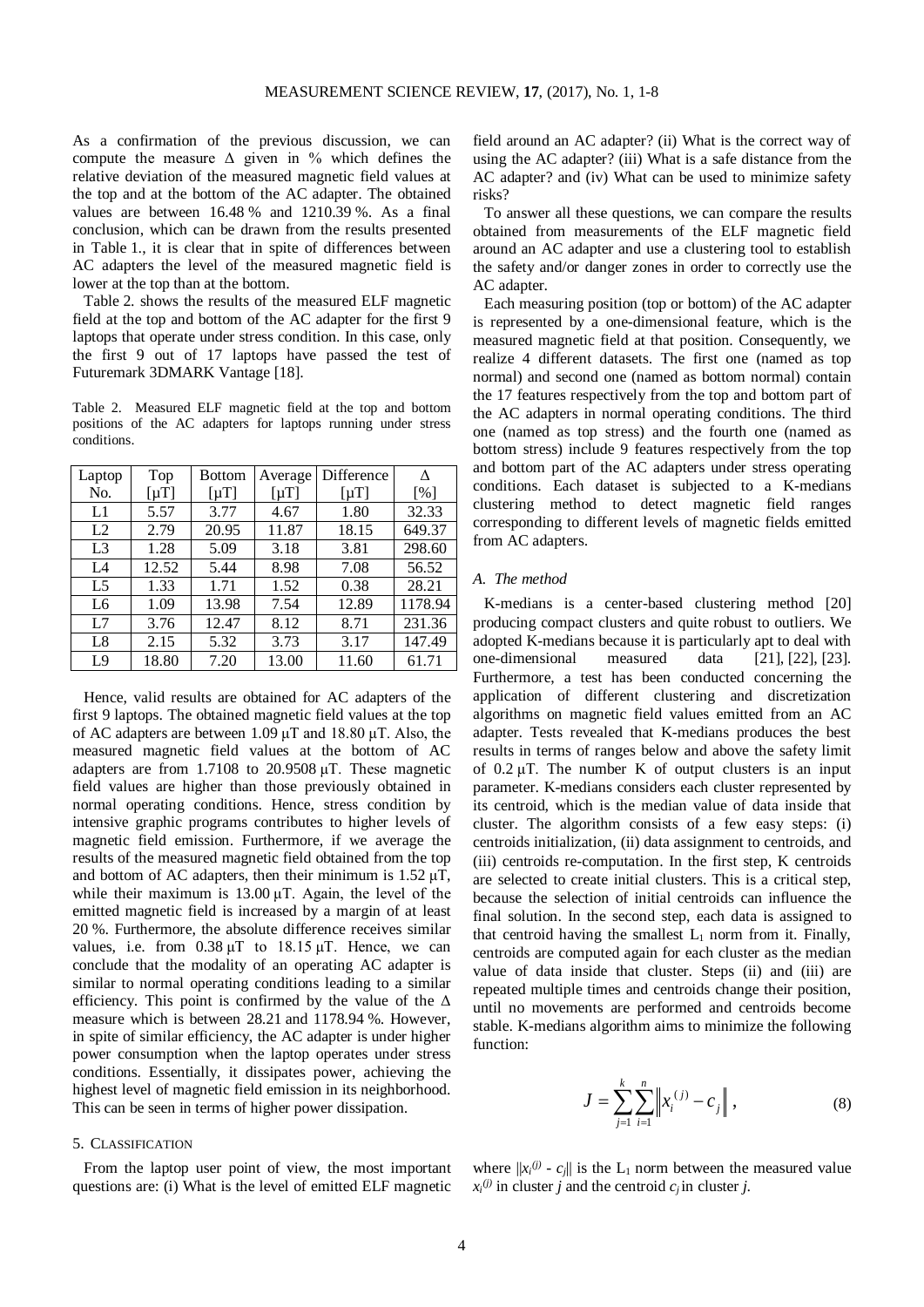#### *B. Results and discussion*

Looking at measured values at the top part in Table 1., we notice that only one value, i.e from Laptop 17, is 0.03 μT, is below the reference limit of 0.2 μT. Similarly, at the bottom parts in Table 1., we have only one value below 0.2 μT, i.e. from Laptop 17, which is  $0.02 \mu$ T. Furthermore, observing the general distribution of top and bottom measured values in normal operating conditions in Table 1., we notice that 4 magnetic field ranges are received. Then, we confirm the optimal K value equal to 4 by experimental evaluation, performed on top normal and bottom normal datasets. In particular, we run K-medians algorithm on the two datasets at different values of a K parameter, from 2 to 5. In this way, we found that the K value determining the best result on both the datasets is 4, because only in this case the low values of 0.03 μT and 0.02 μT are correctly isolated from the other values in both datasets, according to the TCO reference limit of 0.2 μT. Our aim is to correctly separate safe from unsafe measured values (lower and higher than  $0.2 \mu$ T), we set the K value of K-medians algorithm to 4, in order to receive: (i) low, (ii) middle, (iii) high, and (iv) very high ranges. Association between classifications (low, middle, high and very high) and ranges is performed by considering the maximum and minimum measured values inside each range. Furthermore, the same K value is adopted on top and bottom stress datasets.

The clustering algorithm has been implemented in Matlab R2015a. Clustering experimentation was performed on a laptop computer with Quad-core CPU 2.2 GHz, 16 GB RAM and UNIX operating system. Because K-medians initialization influences the final solution, for each dataset, the algorithm has been run 50 times, each time with a new set of initial centroids. A clustering solution determining the lowest value of *J* function is given as output of the procedure. Application of K-medians algorithm on the top and bottom normal datasets generates the magnetic field ranges reported in Table 3.

It is clearly visible that algorithm determines wellseparated ranges from both top and bottom parts of an AC adapter in normal operating conditions. It is also observable that middle and high ranges exhibit minimum and maximum values which are much higher than values of the same ranges obtained from laptop measurement [24], [25], [26]. This is a typical condition of AC adapters and depends on the different architecture of the electrical device. Top and bottom parts emit at a very similar low range, with maximum values of  $0.03 \mu$ T and  $0.02 \mu$ T respectively, perfectly discriminated from the algorithm, according to the safety reference limit. On the contrary, the bottom part exhibits different ranges of higher value than the top part. In fact, the top part reaches a middle range with the highest peak of 1.17 μT, while the bottom part emits at a middle range with the highest peak of 2.03  $\mu$ T. Again, the top part emits at high range with a minimum of 1.79  $\mu$ T, differently from the bottom part having a minimum of 3.71 μT. Also, the top part has the highest peak of 4.40 μT, while the bottom part reaches 11.77 μT. Finally, a strong difference appears in a very high range, in which the top part reaches the maximum value of 11.18 μT while the bottom part reaches the minimum value of 19 μT.

Table 4. shows the magnetic field ranges obtained from a K-medians algorithm on top and bottom stress datasets. Under stress operating conditions, the bottom part of AC adapter emits a stronger magnetic field level than the top part. In fact, the top part reaches the highest peak in the middle range at  $2.15 \mu$ T, while the bottom part reaches the highest peak at 7.20 μT. The difference is noticeable for high range, in which the top part exhibits a value between 2.79 μT and 5.57 μT, while the bottom part between  $12 \mu$ T and  $14 \mu$ T. Finally, the top part emits at a very high range with a maximum value of 18.80 μT, while the bottom part has a minimum value of 20  $\mu$ T in the very high range.

Table 3. Magnetic field ranges emitted at top and bottom positions of the AC adapters for laptops running in normal operating conditions.

| <b>Top Normal</b> |                  | <b>Bottom Normal</b> |                  |  |
|-------------------|------------------|----------------------|------------------|--|
| Magnetic          | min-max          | Magnetic             | min-max          |  |
| field ranges      | values $(\mu T)$ | field ranges         | values $(\mu T)$ |  |
| low               | $0.00 - 0.03$    | low                  | $0.00 - 0.02$    |  |
| middle            | $0.49 - 1.17$    | middle               | $0.65 - 2.03$    |  |
| high              | $1.79 - 4.40$    | high                 | $3.71 - 11.77$   |  |
| very high         | $6.29 - 11.18$   | very high            | >19.00           |  |

Table 4. Magnetic field ranges emitted at top and bottom positions of the AC adapters for laptops running under stress operating conditions.

|              | <b>Top Stress</b> | <b>Bottom Stress</b> |                  |  |
|--------------|-------------------|----------------------|------------------|--|
| Magnetic     | min-max           | Magnetic             | min-max          |  |
| field ranges | values $(\mu T)$  | field ranges         | values $(\mu T)$ |  |
| middle       | $1.09 - 2.15$     | middle               | $1.71 - 7.20$    |  |
| high         | $2.79 - 5.57$     | high                 | $12.00 - 14.00$  |  |
| very high    | $12.52 - 18.80$   | very high            | > 20.00          |  |

Again, looking at Table 3. and Table 4., a comparison is performed between ranges in normal operating conditions and under stress. In particular, we can observe that the top part of an AC adapter emits at higher magnetic field levels when it operates under stress conditions rather than in normal conditions. It is confirmed from the highest peak of the middle range, which is  $1.17 \mu T$  in normal conditions and 2.15 μT under stress conditions. Also, minimum and maximum of high range reach values of 2.79 μT and 5.57 μT respectively under stress conditions, while in normal conditions they are lower and respectively of 1.79 μT and  $4.40 \mu$ T. The difference is noticeable in the very high range, having a value of  $6.29 \mu$ T - 11.18  $\mu$ T in normal conditions, and a much higher value of  $12.52 \mu$ T -18.80 μT under stress conditions.

A similar consideration can be observed for the bottom part of the AC adapter. In fact, the highest peak of the middle range is 2.03 μT in normal conditions, differently from the value of 7.20 μT under stress conditions. It is also visible in high range, with a peak of 11.77 μT in normal conditions, and of  $14 \mu$ T under stress conditions. Finally, very high range includes values higher than 19 μT in normal conditions, and values higher than 20 μT under stress conditions.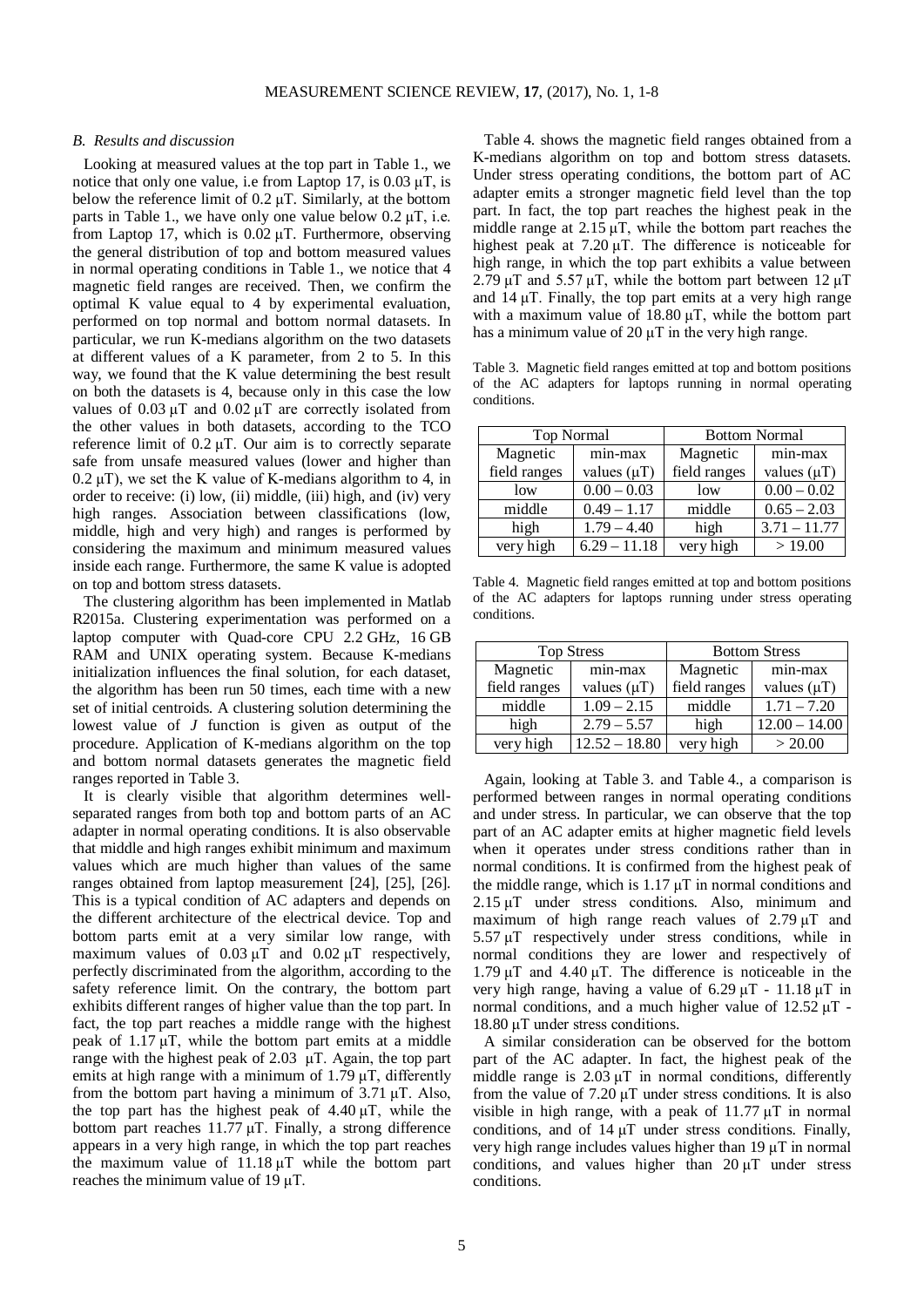An important conclusion of this analysis is that the bottom part of the AC adapter emits at stronger magnetic field levels than its top part. Again, the ranges of the magnetic field of an AC adapter are higher when the laptop is operating under stress conditions than when it runs in normal operating conditions. Finally, the most unsafe conditions for a laptop user are when the laptop is operating under stress conditions and the bottom part of the AC adapter is in direct or close contact with the user.

An analysis of the ranges is very important, but not sufficient to assess the emission degree of AC adapters. To clearly understand other critical aspects, it is essential to know the distribution of top/bottom parts of AC adapters emitting in each range.

Fig.3. shows the composition of the magnetic field ranges obtained on top normal dataset.



Fig.3. Clustering results corresponding to the magnetic field ranges emitted at the top part of AC adapters when laptops operate in normal conditions. Vertical bars represent the 17 laptops (L1,...,L17) with the top measured value.

We observe that only one AC adapter is included inside the low magnetic field range (Laptop 17), while all other AC adapters are included inside the middle, high and very high ranges. In particular, around 40 % of the top parts of AC adapters emit at high range, while around 35 % of them emit at middle range, which is above the reference limit of  $0.2 \mu$ T, and around 18 % of them emit at very high range.

Fig.4. illustrates the composition of magnetic field ranges obtained on the bottom normal dataset. Also in this case, only one AC adapter is included in low range (Laptop 17). However, we observe that around 53 % of the bottom parts of AC adapters emit at high range, around 35 % of them emit at middle range, and one bottom part of an AC adapter emits at very high range (Laptop 2). Consequently, also in this case, around 94 % of the bottom parts of AC adapters emit at ranges above the safety reference limit of 0.2 μT.

Fig.5. depicts the composition of magnetic field ranges obtained on top stress dataset. In this case, low range is empty and consequently not reported. Also, around 55 % of the top parts of AC adapters emit at high and very high ranges and around 45 % of the top parts of AC adapters emit in the middle range. This indicates that 10 % more of the top parts of AC adapters emit at a strong magnetic field range wrt the normal operating condition.

Finally, Fig.6. reports the composition of magnetic field ranges obtained on bottom stress dataset. Also in this case, low range is not reported because no AC adapters emit in low range. Although around 67 % of laptop AC adapters are included inside middle range, the inner magnetic field values are very high and far above the limit of  $0.2 \mu$ T. Again, around 30 % of AC adapters emit in high and very high ranges.

This analysis reveals that a large percentage of laptop AC adapters measured on their top and bottom parts emit at middle, high and very high magnetic field levels, and that very few of them emit at low level. Furthermore, middle, high and very high ranges outweigh the reference safety limit of 0.2 μT. Hence, users should possibly be cautious in managing the AC adapter of laptops. In particular, a safety distance of 30 cm from the center point of an AC adapter should be observed when users operate with a laptop.



Fig.4. Clustering results corresponding to the magnetic field ranges emitted at the bottom part of AC adapters when laptops operate in normal conditions. Vertical bars represent the 17 laptops (L1,...,L17) with the bottom measured value.



Fig.5. Clustering results corresponding to the magnetic field ranges emitted at the top part of AC adapters when laptops operate under stress conditions. Vertical bars represent the first 9 laptops (L1,...,L9) with the top measured value.

Also, because one of the two parts of AC adapter emits at a higher level of magnetic field (bottom part) than the other part (top part), it is recommended for the users to be in direct contact only with the top part of the AC adapter, when he/she touches it with feet, hands, fingers or other parts of the body. Again, when a laptop operates under stress conditions, that is when a laptop is overloaded with heavy programs, users should avoid contact with the AC adapter of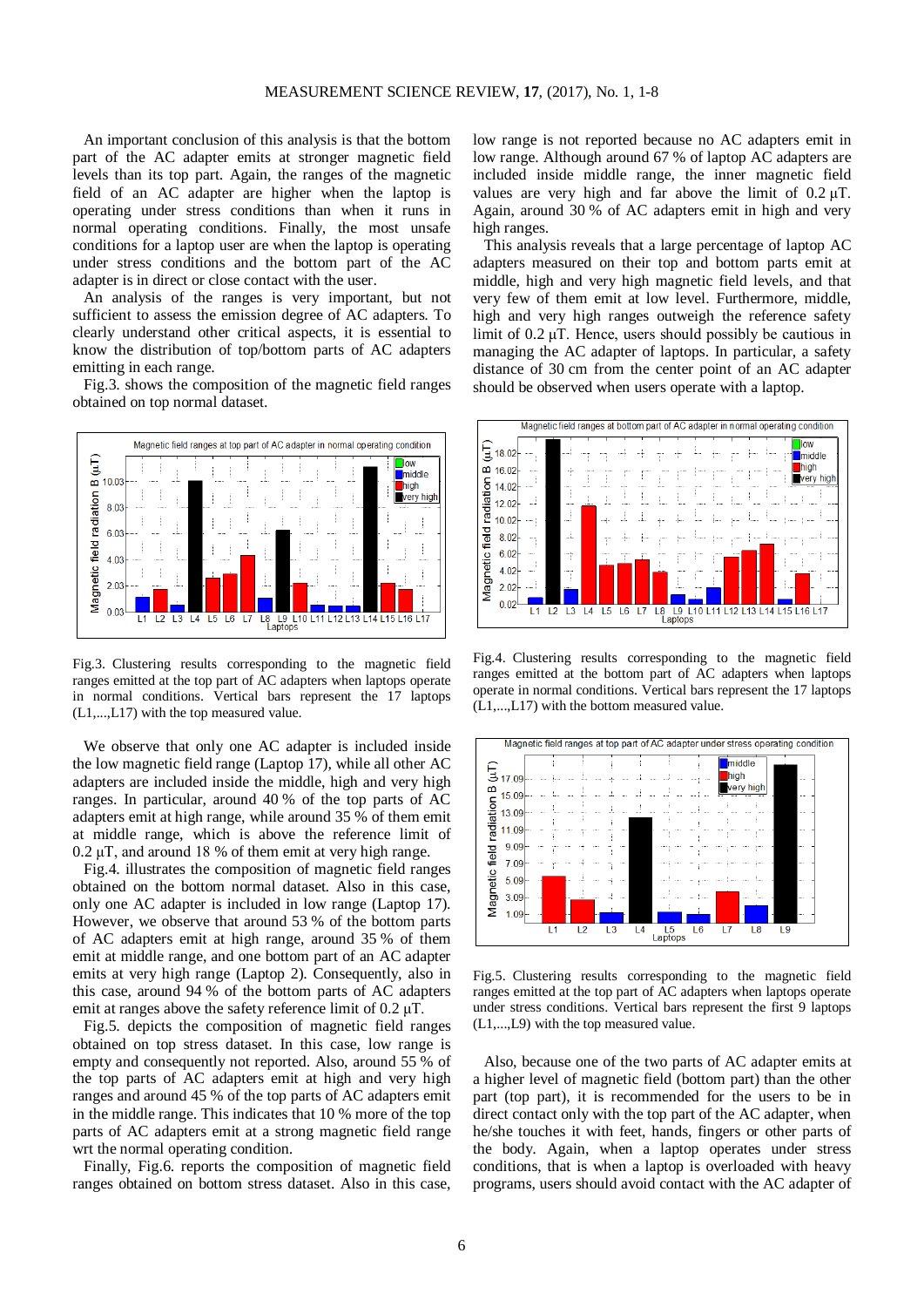the laptop. In fact, we have demonstrated that under stress conditions of the laptop, its AC adapter emits magnetic field levels whose prolonged exposition could put at risk human health. Therefore, it is recommended for laptop users to observe these easy safety rules for AC adapters. But, more importantly, it is a suggestion also for laptop manufacturers, who are invited to produce low emission AC adapters as well as checking that the top side of the AC adapter always emits a lower level of ELF magnetic field than bottom side. In this sense, manufacturers should create AC adapters with smaller ELF magnetic field emission at their top. Essentially, the solution (in some cases) can be very easy, i.e. changing only the position of the top and bottom plastic elements. In this way, the changing of the AC adapter sides (top to bottom) will enable lower emission of the ELF magnetic field produced by the AC adapter.



Fig.6. Clustering results corresponding to the magnetic field ranges emitted at the bottom part of AC adapters when laptops operate under stress conditions. Vertical bars represent the first 9 laptops (L1,...,L9) with the bottom measured value.

## 6. CONCLUSION

This paper has addressed the problems related to the ELF magnetic field emitted from the AC adapter, which is an infallible companion to the laptop. The measurement of the ELF magnetic field was performed by Lutron EMF-828 and AARONIA NF-5035 devices. The measured results showed a high emission rate of the magnetic field in the area around the AC adapter. To clearly evaluate the results, data has been clustered by a K-medians algorithm in order to differentiate magnetic field levels determining a risk to laptop users. Classification shows that almost all AC adapters emitted a very strong magnetic field. Hence, AC adapters should be used with caution. To employ them safely, we propose putting the AC adapters at least 30 cm away from any part of the human body.

#### **APPENDIX**

## *A. TCO standard excerpt*

TCO'05 proposed a measurement methodology of magnetic field RMS value in two frequency ranges: (i) band 1 with a frequency range between 50 Hz and 2 kHz, and (ii) band II with a frequency range between 2 kHz and 400 kHz [11]. TCO measuring geometry includes measurement positions, which are 30 cm away from the emitter of the low

frequency magnetic field. Typically, emitters represent the portable computers like a laptop or tablet. Furthermore, proposed measurement geometry has a universal approach. Hence, it can be used also for magnetic field emitters such as AC adapters. Unfortunately, the body position of the portable computer user may be closer than proposed measurement positions. Hence, investigation of an extremely low frequency magnetic field value at a smaller distance or in its center is mandatory from the users' point of view. The measuring positions proposed by the TCO standard for the objects emitting the magnetic field are given in Fig.7.



Fig.7. Measuring positions proposed by TCO standard for the objects that emit a magnetic field (P1, ..., P6).

# *B. Tested AC adapter characteristics*

Table 5. shows the characteristics of the tested AC adapters, which include output voltage, output current and nominal power consumption.

Table 5. AC adapter characteristics.

| Laptop         | Voltage [V] | Current [A] | Power [W] |
|----------------|-------------|-------------|-----------|
| L1             | 19          | 6.32        | 125       |
| L2             | 19          | 4.74        | 90        |
| L <sub>3</sub> | 19          | 3.95        | 75        |
| L4             | 19          | 3.42        | 65        |
| L <sub>5</sub> | 19.5        | 4.62        | 90        |
| L <sub>6</sub> | 19          | 2.1         | 40        |
| L7             | 19.5        | 4.62        | 90        |
| L <sub>8</sub> | 19.5        | 4.62        | 90        |
| L <sub>9</sub> | 19          | 2.37        | 45        |
| L10            | 19          | 3.95        | 75        |
| L11            | 19.5        | 4.62        | 90        |
| L12            | 19          | 4.74        | 90        |
| L13            | 19          | 4.74        | 90        |
| L14            | 19          | 4.22        | 80        |
| L15            | 15          | 5           | 75        |
| L16            | 16.5        | 3.65        | 60        |
| L17            | 19          | 2.37        | 45        |